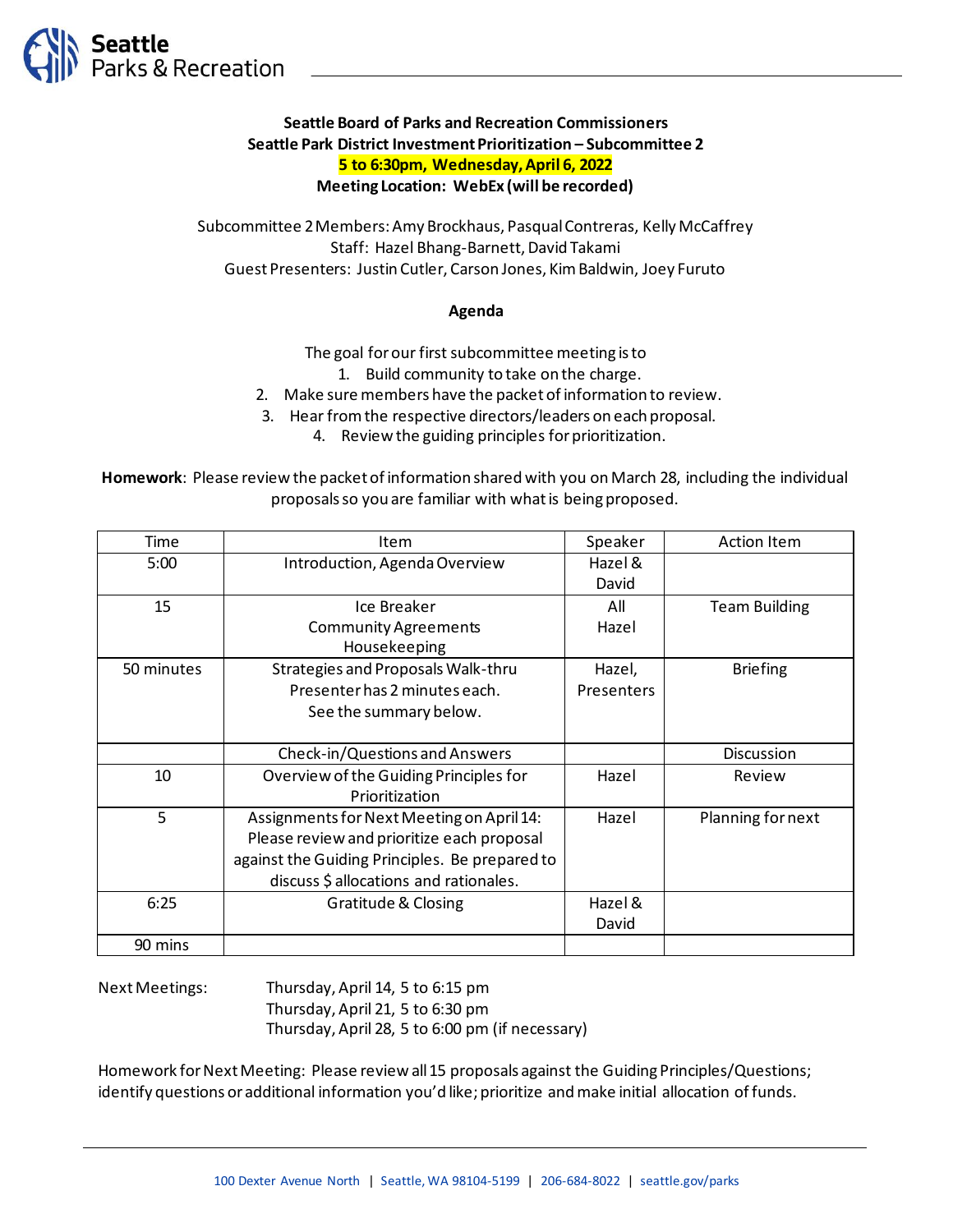| <b>BPRC Prioritization Timeline</b> |  |
|-------------------------------------|--|
|-------------------------------------|--|

| When     | <b>Who</b>                        | What and Why                                                          |
|----------|-----------------------------------|-----------------------------------------------------------------------|
|          |                                   |                                                                       |
| March 24 | <b>Full BPRC Meeting</b>          | Introduce the Subcommittee Membership and Engagement                  |
|          |                                   | Process.                                                              |
| April 6  | <b>First Subcommittee Meeting</b> | Review proposals.                                                     |
|          |                                   |                                                                       |
| April 14 | Second Subcommittee Meeting       | Follow up with additional information, prioritize and allocate funds. |
|          |                                   |                                                                       |
| April 14 | <b>Full BPRC Meeting</b>          | Host the Community Check-in Conversation.                             |
|          |                                   |                                                                       |
| April 21 | Third Subcommittee Meeting        | Finalize prioritization and recommendation. Prepare a                 |
|          |                                   | presentation to the Full BPRC.                                        |
| April 28 | Fourth Subcommittee Meeting       | <b>If needed</b>                                                      |
|          |                                   |                                                                       |
| April 28 | <b>Full BPRC Meeting</b>          | Present Subcommittee recommendation.                                  |
|          |                                   |                                                                       |
| By May 4 | <b>BPRC Chairs</b>                | Synthesize and file a preliminary BPRC recommendation.                |
|          |                                   |                                                                       |
| May 12   | <b>Full BPRC Meeting</b>          | Hold a Public Hearing.                                                |
|          |                                   |                                                                       |
| May 19   | <b>Full BPRC Meeting</b>          | Finalize and vote on BPRC recommendation to SPR Superintendent        |
|          |                                   | for consideration.                                                    |